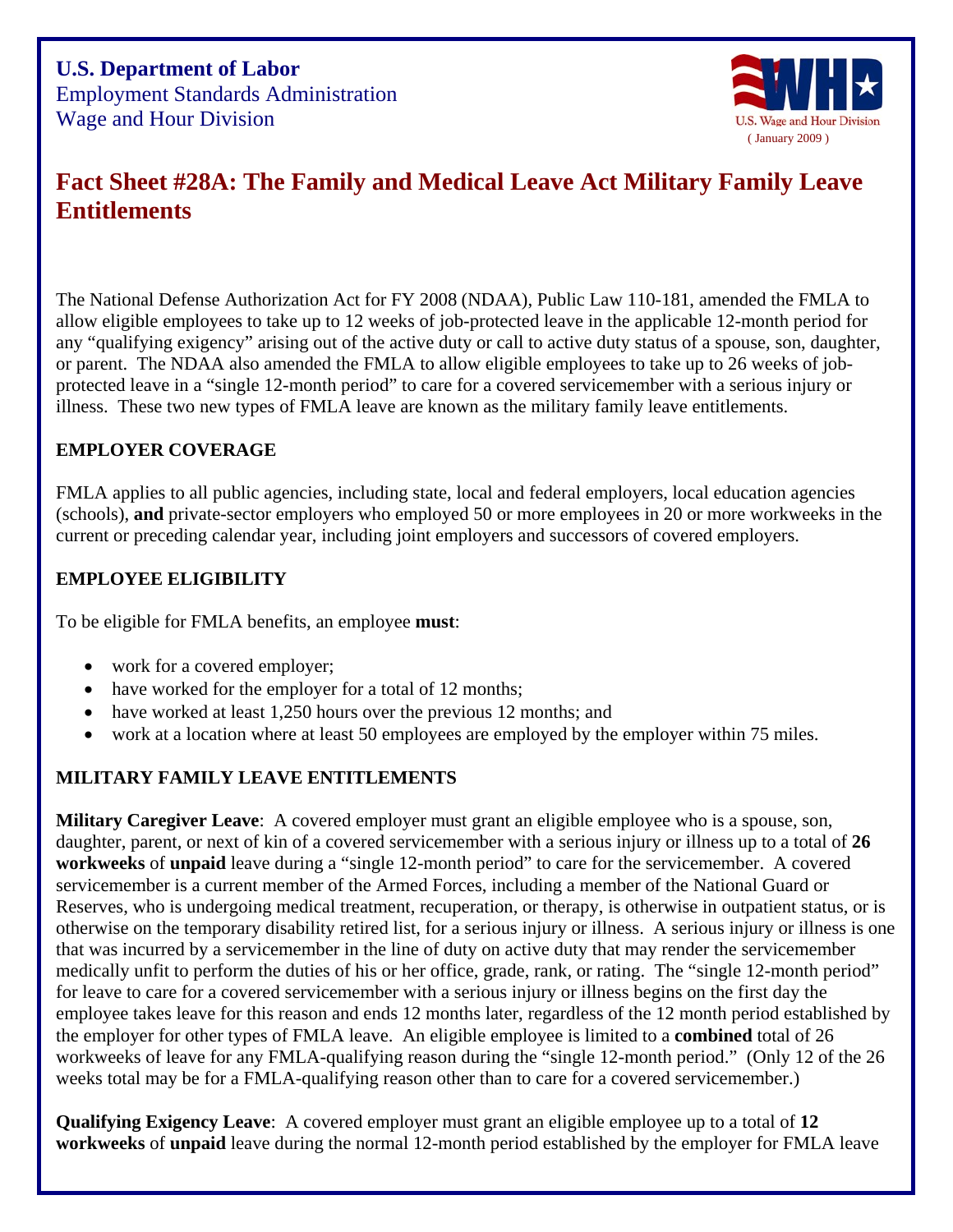for qualifying exigencies arising out of the fact that the employee's spouse, son, daughter, or parent is on activ e duty, or has been notified of an impending call or order to active duty, in support of a contingency operation. Under the terms of the statute, qualifying exigency leave is available to a family member of a military member in the National Gu ard or Reserves; it does not extend to family members of military members in the Regular Armed Forces.

Qualifying exigencies include:

- Issues arising from a covered military member's short notice deployment (i.e., deployment on seven or less days of notice) for a period of **seven** days from the date of notification;
- Military events and related activities, such as official ceremonies, programs, or events sponsored by the military or family support or assistance programs and informational briefings sponsored or promoted by the military, military service organizations, or the American Red Cross that are related to the active duty or call to active duty status of a covered military member;
- Certain childcare and related activities arising from the active duty or call to active duty status of a covered military member, such as arranging for alternative childcare, providing childcare on a nonroutine, urgent, immediate need basis, enrolling or transferring a child in a new school or day care facility, and attending certain meetings at a school or a day care facility if they are necessary due to circumstances arising from the active duty or call to active duty of the covered military member;
- Making or updating financial and legal arrangements to address a covered military member's absence;
- Attending counseling provided by someone other than a health care provider for oneself, the covered military member, or the child of the covered military member, the need for which arises from the active duty or call to active duty status of the covered military member;
- Taking up to five days of leave to spend time with a covered military member who is on short-term temporary, rest and recuperation leave during deployment;
- Attending to certain post-deployment activities, including attending arrival ceremonies, reintegration briefings and events, and other official ceremonies or programs sponsored by the military for a period o f 90 days following the termination of the covered military member's ac tive duty status, and addressing issues arising from the death of a covered military member;
- Any other event that the employee and employer agree is a qualifying exigency.

birth and care of a newborn child, for placement of a child for adoption or foster care, or to care for a parent who has a serious health condition. Spouses employed by the same employer are limited to a **combined** total of 26 workweeks in a "single 12 month period" if the leave is to care for a covered servicemember with a serious injury or illness, and for the

with a serious injury or illness. FMLA leave also may be taken intermittently for a qualifying exigency arising planned medical treatment, the employee must make a reasonable effort to schedule treatment so as not to unduly disrupt the employer's operation. FMLA leave may be taken intermittently whenever **medically necessary** to care for a covered servicemember out of the active duty status or call to active duty of a covered military member. When leave is needed for

Under certain conditions, employees or employers may choose to "substitute" (run concurrently) accrued paid substitute accrued paid leave is determined by the terms and conditions of the employer's normal leave policy. leave (such as sick or vacation leave) to cover some or all of the FMLA leave. An employee's ability to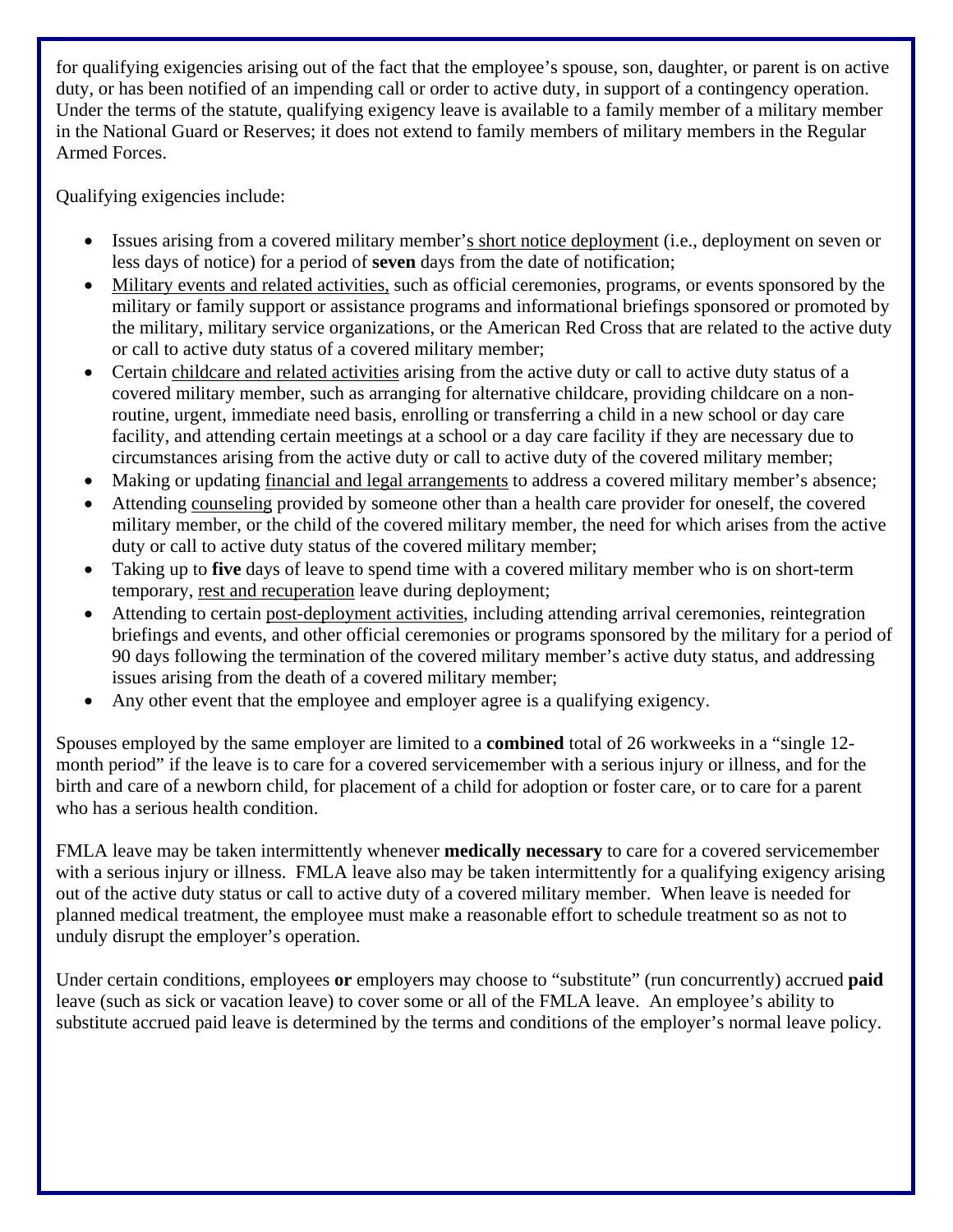#### **NOTICE REQUIREMENTS**

#### Employee Notice

Employees seeking to use military caregiver leave must provide 30 days advance notice of the need to take FMLA leave for planned medical treatment for a serious injury or illness of a covered servicemember. If leave is foreseeable but 30 days advance notice is not practicable, the employee must provide notice as soon as practicable – generally, either the same or next business day. An employee must provide notice of the need for foreseeable leave due to a qualifying exigency as soon as practicable. When the need for military family leave is not foreseeable, the employee must provide notice to the employer as soon as practicable under the facts an d circumstances of the particular case. Generally, it should be practicable to provide notice for u nforeseeable leave within the time prescribed by the employer's usual and customary notice requirements.

providing notice. The employee must provide "sufficient information" to make the employer aware of the need for FMLA leave and the anticipated timing and duration of the leave. Depending on the situation, such information may include, as applicable: An employee does not need to specifically assert his or her rights under FMLA, or even mention FMLA, when

- that the requested leave is for a particular qualifying exigency related to the active duty or call to active duty status of a covered military member and the anticipated duration of the leave;
- that the leave is for a qualifying family member who is a covered servicemember with a serious injury or illness and the anticipated duration of the leave.

provided the employee FMLA-protected leave, the employee must specifically reference either the qualifying reason for leave or the need for FMLA leave. When an employee seeks leave due to a FMLA-qualifying reason for which the employer has previously

#### Employer Notice

Covered employers must post a notice approved by the Secretary of Labor explaining rights and responsibilities under FMLA. Additionally, employers must either include this general notice in employee handbooks o r other written guidance to empl oyees concerning benefits, or must distribute a copy of the notice to each new employee upon hiring.

and should, generally, be given within five business days of the request for FMLA leave. Subsequent eligibility Employers also must inform employees of their rights and responsibilities under FMLA, including giving specific written information on what is required of the employee. When an employee requests FMLA leave or the employer acquires knowledge that leave may be for a FMLA purpose, the employer must notify the employee of his or her eligibility to take leave, including a reason for non-eligibility if the employee is determined not to be eligible. Such eligibility notice may be oral or written notice in the same 12-month leave period may be required when an employee's eligibility status changes.

reason, the employer must notify the employee that the leave is designated and will be counted as FMLA leave. leave to care for a covered servicemember in the first instance. The designation notice must be in writing and, generally, must be given within five business days of the determination. An employer also must notify the employee of the number of hours, days, or weeks that will be counted against the employee's FMLA entitlement. When the employer has enough information to determine that leave is being taken for an FMLA-qualifying The employer must designate leave that qualifies as **both** leave to care for a covered servicemember with a serious injury or illness **and** leave to care for a qualifying family member with a serious health condition as

# **ERTIFICATION REQUIREMENTS C**